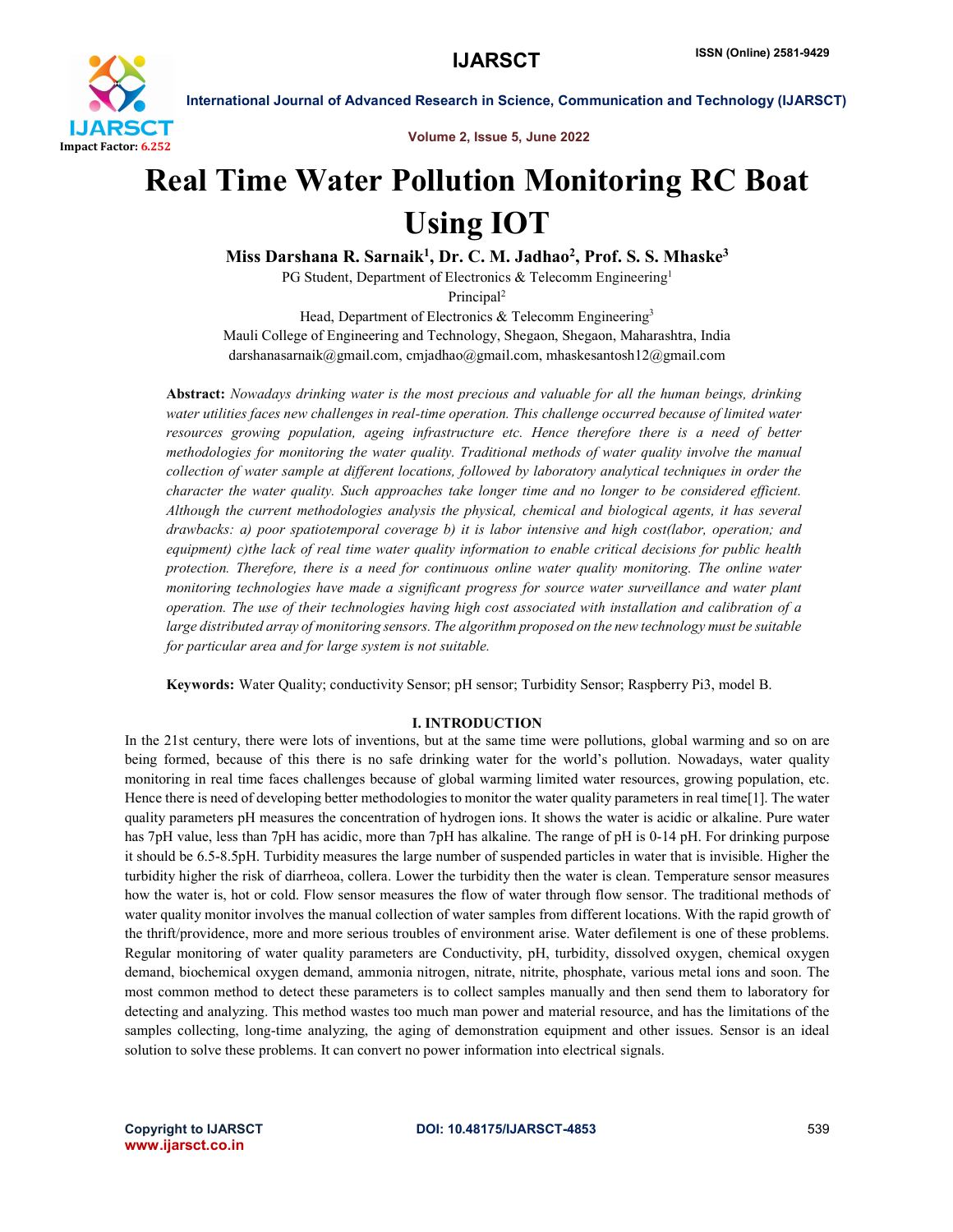

### Volume 2, Issue 5, June 2022

### II. LITERATURE REVIEW

[1]Akanksha Purohit, Ulhaskumar Gokhale in their paper titled "Real Time Water Quality Measurement System based on GSM" this technique is time overwhelming and not economical. Since it's not feasible to take the water sample to the laboratory after every hour for measuring it's quality. The water quality measuring system can measure the essential qualities of water in real time. The system consists of multiple sensors to measure the standard of water, microcontroller and GSM to send the information to the watching centre. It's a true time system which is able to endlessly measure the standard of water and can send the measured values to the watching centre when each predefined time. The system relies on microcontroller 8051 and GSM.. Real time system for water quality measuring based on GSM is associate economical system that uses numerous water detection device and GSM network. The system is incredibly versatile and economical. It's real time system that measures numerous parameters present within the water with the assistance of device and send them to the watching centre mechanically. It doesn't need individuals on duty. Its versatile system as a result of simply by replacement the sensors and by creating some changes within the computer code the system will be created to measure completely different parameters of water.

[2] Sachin Patil, Kiran Patil, Sanjay Patil in their paper titled, "Monitoring of Turbidity, PH & Temperature of Water Based on GSM" It bases on SMS (Short Messaging Service) in the GSM (Global System for Mobile Communications) network to instantaneously transfer the collected data. It also can remotely monitor the water quality on line. The system implements automation, intelligence and network of water quality monitoring, and uses man power, material and financial resources. Monitoring of Turbidity, PH & Temperature of Water makes use of water detection sensor with unique advantage and existing GSM network. The system can monitor water quality automatically, and it is low in cost and does not require peopleon duty. Only by replacing the corresponding sensors and changing the relevant software programs, this system canbeused to monitor other water quality parameters.

[3] A. N. Prasad, K. A. Mamun, F. R. Islam, H. Haqva in their paper titled, "Smart Water Quality Monitoring System". The Smart Water Quality Monitoring System will measure the following water parameters for analysis; Potential Hydrogen (pH), Oxidation and Reduction Potential (ORP), Conductivity and Temperature using a RS technology. While monitoring these parameters, it is perceived that one should receive a stable set of results .Therefore a continuous series of anomalous measurements would indicate the potential introduction of a water pollutant and the user will be notified of this activity with the aid of IOT technology. False positives, such as anomalous readings over a short period of time, will be recorded but not treated as an alert. Hence, with the successful implementation of this monitoring approach, a water pollution early warning system can be achieved with a fully realized system utilizing multiple monitoring station This research demonstrates a smart water quality monitoring system. Four different water sources were tested within a period of 12 hours at hourly intervals to validate the system measurement accuracy. The results obtained matched with the expected results obtained through research. The temperature relation with pH and conductivity were also observed for all the water samples

[4] Dr. Nageswara Rao Moparthi in their papeer titled, "water quality monitoring system using IOT" .This suggested square outline comprises for amount for gadgets hosting particular sensors, and the gathered information starting with the greater part units need aid assembled also sent of the arduino. We can measure the ph content and content in the water using the PH sensors. Then messages can be sending to owner whenever the PH content is insufficient. Checking from claiming PH from claiming water utilization relating sensor. Those framework might screen water personal satisfaction automatically. Furthermore it sends notice with commissioned individual and doesn't require kin on obligation alternately physical participation. This framework camwood be used to screen other water caliber parameters such as turbidity, temperature, broken down oxygen levels .this paper will stretch out to figure the temperature of the water and the turbidity of the water and also the PH levels of the water at last it sends those data or information likewise a SMS with inform those sanctioned persons.

[5] M. Joseph Vishal Kumar, Krishna Samall in their paper titled "Design and Development of Water Quality Monitoring System in IOT". The system is able to measure physiochemical parameters of water quality, such as flow, temperature, pH, conduction and also the redox potential. These physiochemical parameters are used to detect water contaminants. The sensors which are designed from first principles and implemented with signal conditioning circuits are connected to a microcontroller-based measuring node, which processes and analyses the data. In this design, ZigBee receiver and transmitter modules are used for communication between the measuring and notification node. Sensing is done by using

www.ijarsct.co.in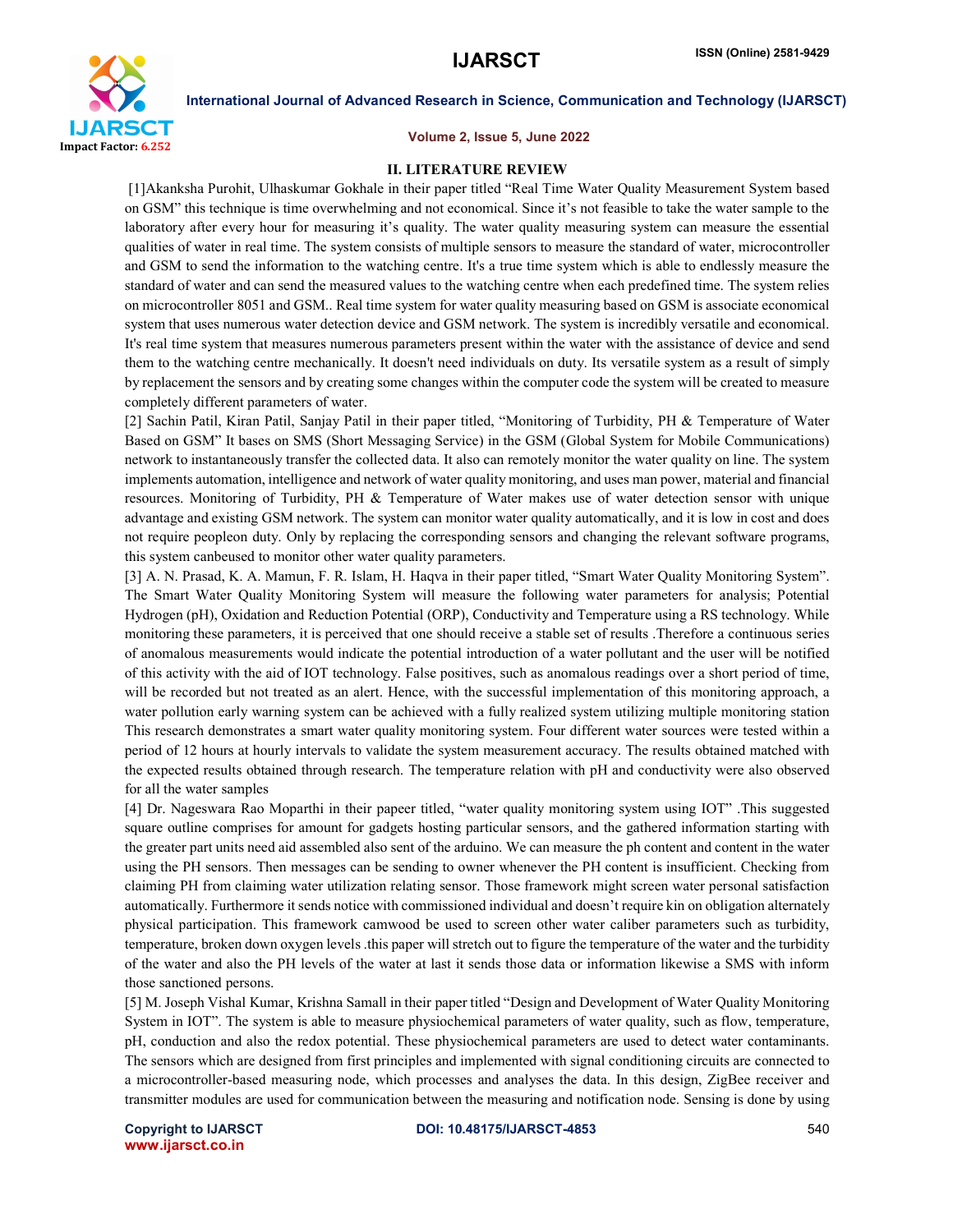

# Volume 2, Issue 5, June 2022

the probes at 3 different levels based on the level of water. Turbidity sensor quantitative measure of suspended particles in the fluid or liquid Water with high turbidity is murky, while water with low turbidity is clear Ph low turbidity is clear pH sensor, commonly used for water measurements, is a measure of acidity and alkalinity, or the caustic and base present in a given solution based on its nature One-wire temperature sensors like the DS18B20 are devices that can measure temperature with a minimal amount of hardware and wiring These sensors use a digital protocol to send accurate temperature readings directly to your development board without the need of an analog to digital converter

[6] Anantha Naik G. D, Dr. Geetha V in their paper titled "IoT based Real-Time Water Quality Monitoring System using smart Sensors". This paper is describes on design and development of water quality monitoring system based on Internet on Things(IOT) using smart sensor networks. With the objective of notifying the user in real time water quality parameters. According to world health organization (WHO) around 76 million people in our country not access to safe drinking water and 21% diseases are water related. To reduce water related diseases we need to measure water parameters such as pH, conductivity, turbidity, temperature etc This paper presents the theory on real time monitoring of water quality in IOT environment. The0water0quality0monitoring is impartment for several applications0such as drinking water distribution and measurement and environment monitoring of pond and ecosystem etc. The proposed real- time water monitoring system having three different sensors which are connected to a core. Which are senses or read the water parameter by using microcontroller and send to the cloud using Wi-Fi module, here we can monitor the 0water quality parameter on the0internet by using 0cloud0computing. We use thing speak as a cloud server to store the water parameters these parameters can be obtained in graphical manners.

[7] Dr. Rajeshwari Devi D V in their paper titled, "Real Time Water Quality Monitoring using IOT Dr. Rajeshwari Devi D V". For checking the water quality consistently and by utilizing sensors water is separated into two chambers: one for drinking and the other for livestock into two chambers: one for drinking other for livestock purposes. Furthermore, it additionally produces the bill utilizing cloud a client can see the water bill in his/her Mobile. utilizing Raspberry pi module and PH, Turbidity, Conductivity and temperature sensors. The yield will be transferred to the cloud and the information from the cloud in inspected and put into public space if not checking does not takes place in proper format .key objective was to decrease the time required for testing of water in research facilities, and we have had the option to accomplish it yet with lesser exactness. It minimizes the laboratory apparatus that would be needed for the conventional method of testing water quality. The significant point is that we recorded all the information obtained in our testing in cloud. The results can be seen and gotten at whatever point required. We can easily track the water quality online

# III. PROPOSED SYSTEM

This section explains the complete block diagram of the proposed system. Also, it presents the detail explanation of each and every block. The overall block diagram of the proposed system is as shown in figure 1. This proposed block diagram consists of number of devices having respective sensors, and the collected data from all devices are gathered and sent to the Raspberry pi 3 model B.



# . Fig1 Block diagram of Proposed model

Copyright to IJARSCT DOI: 10.48175/IJARSCT-4853 541 www.ijarsct.co.in The device consist of several sensors for measuring water quality parameters such as pH, turbidity, conductivity. The data from the sensors are sent directly to the Raspberry pi3 model B. So the proposed system gets the data from the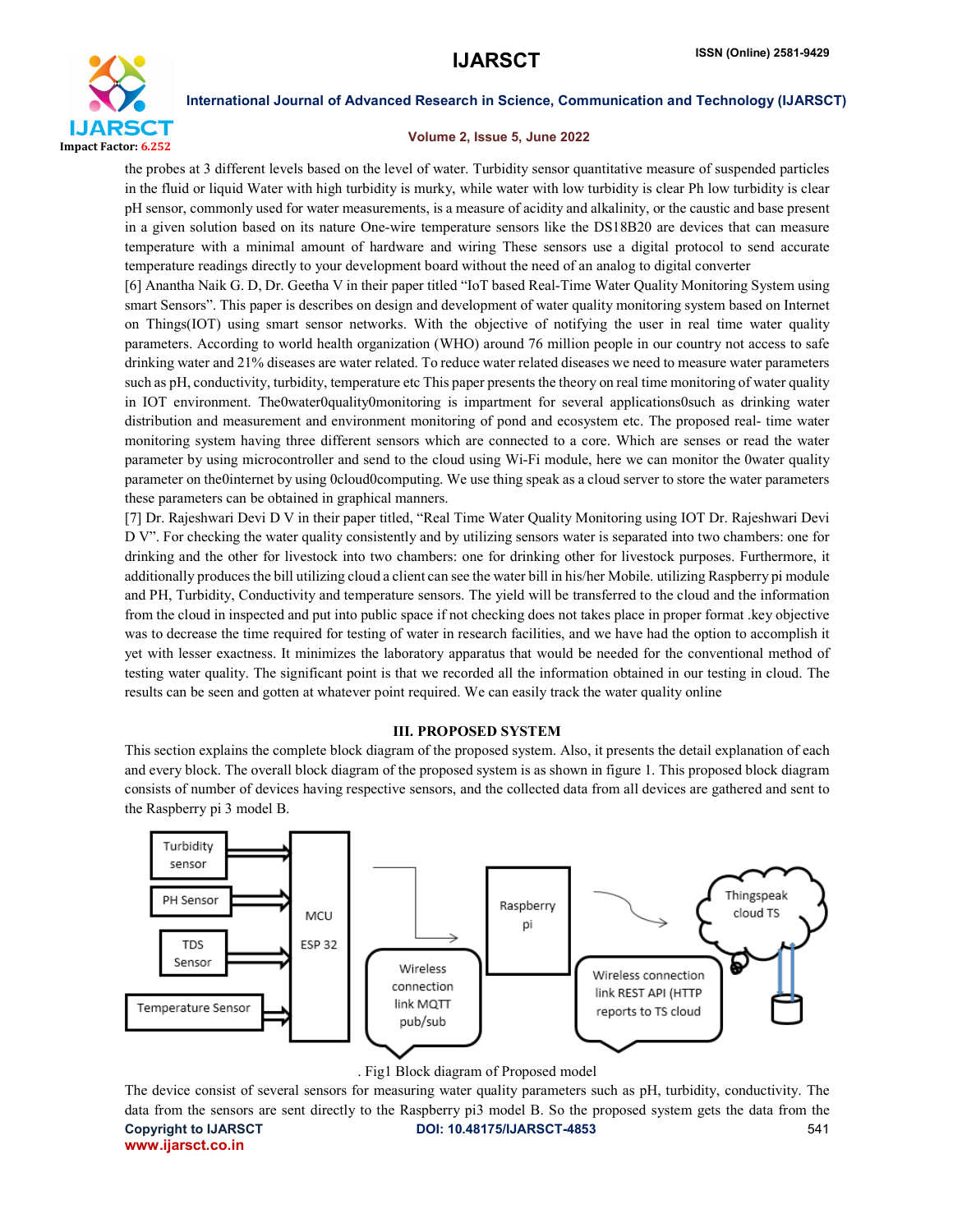

# Volume 2, Issue 5, June 2022

sensors and processes on them, put the data in a text file which is transmitted to IOT. For transmitting data to the IOT, gateway is created on the Raspberry pi 3 model B using FTP (file transfer protocol) protocol. In the proposed system, for monitoring the processed data on the internet, cloud computing technology is used which provides the personal local server. In cloud computing, separate IP address is provided which make possible to monitor data from anywhere in the world using the internet. To access that monitor data and make system user-friendly browser application is introduced which work on HTTP. So, by using browser application user can access and monitor the data from all over the word



Fig 2 Steps involve in monitoring RC boat

# 3.1 Advantages of the proposed system:

- Improves water quality
- Intelligent management of the services in the city.
- Due to automation it will reduce the time to check the parameters.
- Low maintenance.
- Prevention of water diseases.
- Real time information on the website.

# IV. HARDWARE DESCRIPTION

The major components used in the proposed have been discussed briefly:

# 4.1 Raspberry Pi3 Model B

The Raspberry Pi3 Model B is a wonderful platform that can be used to build automation systems. Clearly, the Raspberry Pi3 model B board is perfect when being used as a "hub" for automation systems, connecting to other open-source hardware parts like sensors.

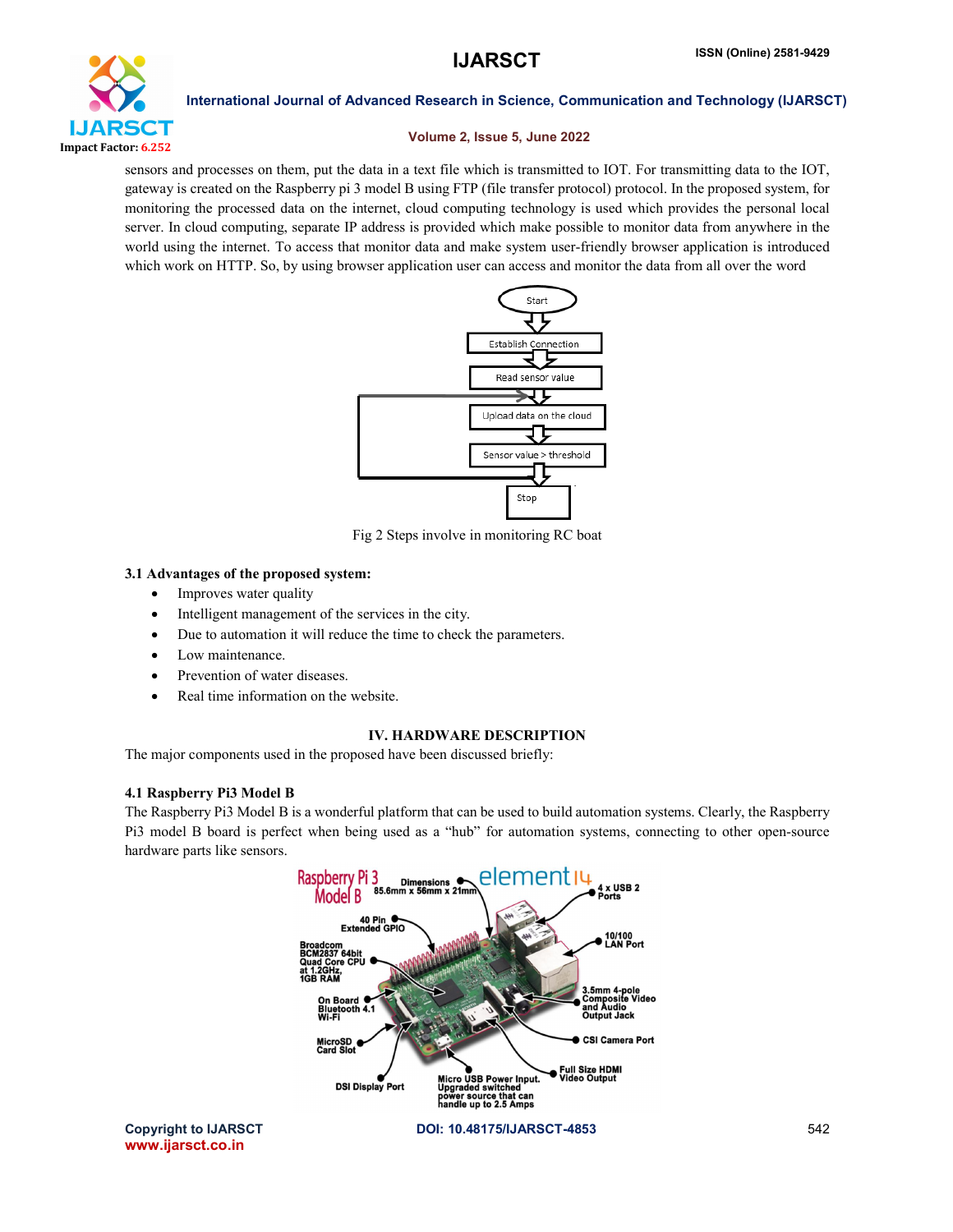

# Volume 2, Issue 5, June 2022

Raspberry Pi3 Model B is a small sized single board computer which is capable of doing the entire job that an average desktop computer does Like spread sheets, word processing, Internet, Programming, Games etc. Raspberry Pi3ModelB Built on the latest Broadcom 2837 ARMv8 64bit processor, the new generation Raspberry Pi3 Model B is faster and more powerful than its predecessors. With built-in wireless and Bluetooth connectivity, it becomes the ideal IoT ready solution. It consists of 1.2GHz QUAD Core Broadcom BCM2837 64bit ARMv8 processor,BCM43438 Wi-Fi on board, Bluetooth Low Energy (BLE) on board,1GB RAM,4x USB 2 ports,40pin extended GPIO,HDMI and RCA video output. Raspberry Pi3Model B runs on Linux kernel based operating systems. It boots and runs from the SD card. It does not have any internal memory other than the ROM. It has an SD card slot which is capable of reading up to 32 GB. The GPIO pins of the raspberry Pi3 Model B are programmed using Python programming language. The I/O devices like sensors are givento GPIO pins whenever needed.

# 4.2 Water Turbidity Sensor

The TSD-10 module measures the turbidity (amount of suspended particles) of the water source. An optical sensor is a measuring product for a turbid water density or an extraneous matter concentration using the refraction of wavelength between photo transistor and diode. By using an optical transistor and optical diodes, an optical sensor measures the amount of light coming from the source of the light to the light receiver, in order to calculate water turbidity.

# Turbidity Sensor Theory of Operation

The sensor operates on the principle that when light is passed through a sample of water, the amount of light transmitted through the sample is dependent on the amount of soil in the water. As the soil level increases, the amount of transmitted light decreases. The turbidity sensor measures the amount of transmitted lightto determine the turbidity of the water. These turbidity measurements are supplied to the Raspberry Pi3 Model B, which makes decisions on how long to examine. These decisions are made based on a comparison between clean water measurements (taken at the beginning of the process) and the turbidity water measurement taken at the end of process cycle. This results in water quality check

# Specifications

- Rated Voltage: DC 5V (between No #1 & Ground)
- Operating Temperature Range:- $10^{\circ}$ C ~ 90°C
- Rated Current: 30 mA
- Insulation Résistance: in 100 MΩ by 500V DC



# 4.3 Water pH Sensor

Do we need to measure aqueous solution pH? Yes, here the Grove - pH sensor can help you do it. This sensor gives the output signal corresponding to the hydrogen ion concentration that is measured by pH electrode. Because it can be directly connected to controller, and then you can observe the pH value at any time. This device can be used for pH measurements, such as waste water, sewage and other occasions.

Features:

- **Grove Interface**
- Wide measuring range
- Life span is two years
- Isopotential Point: pH 7.00 (0 mV)

Copyright to IJARSCT DOI: 10.48175/IJARSCT-4853 543 www.ijarsct.co.in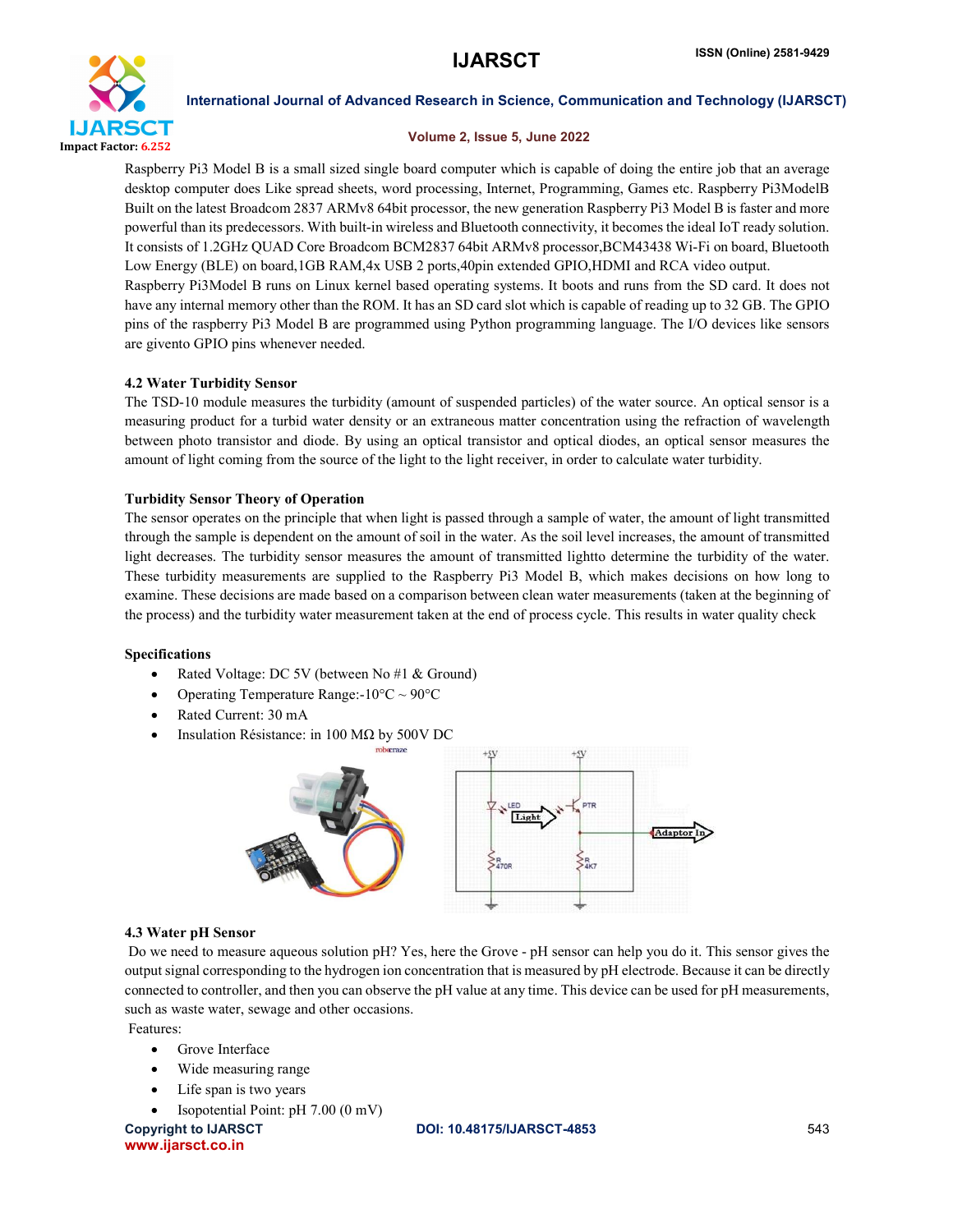

### Volume 2, Issue 5, June 2022



### 4.4 Water Conductivity Sensor

This sensor allows you to measure water conductivity. It is included in Open Garden Hydroponics. The conductivity of water quality with this sensor can measure water conductivity.

### A. Specifications

- Sensor type: Two electrodes sensor
- Electrode material: Platinum
- Conductivity cell constant:  $1 \pm 0.2$  cm-1



### V. INTERNET OF THING

In the past decade, all the humans' life changed because of the internet. The internet of things has been heralded as one of the major development to be realized throughout the internet portfolio of technologies. The Internet of Things (IOT) is concerned with interconnecting communicating objects that are installed at different locations that are possibly distant from each other. Internet of Things represents a concept in which, network devices have ability to collect and sense data from the world, and then share that data across the internet where that data can be utilized and processed for various purposes. The internet of things describes a vision where objects become part of internet: where every object is uniquely identified and access to the network. IOT communication is quite different from the traditional human to human communication, bringing a large challenge to existing telecommunication and infrastructure. Furthermore, IOT provides immediate information regarding access to physical objects with high efficiency. The concept of Internet of Things is very much helpful to achieve real time monitoring of sensor data. Internet of Things (IOT) is a kind of network technology, which is based on information sensing equipments such as RFID, infrared sensors, GPS, laser scanners, gas sensors and so on, can make anything join the Internet to exchange information, according to the protocol, which gives intelligent identification, location and tracking, monitoring and management. In proposing system we introduce cloud computing technique for monitoring sensor values on the internet. Cloud computing provides the access of applications as utilities, over the internet. The cloud computing characteristic and development approaches are explained. Cloud computing is a large scale processing unit which processes in run time and it is also a very low cost technology based on the IP. The application area of IOT includes building and home automation, smart city project, smart manufacturing of various products, wearables, health care systems and devices, automotive etc.

# VI. THINGSPEAK

HTTP over Internet. Anyone can create applications like sensor logging, location tracking, and social network of things with status updates with the help of Thing Speak. It is an public domain IoT application and API to store and retrieve

www.ijarsct.co.in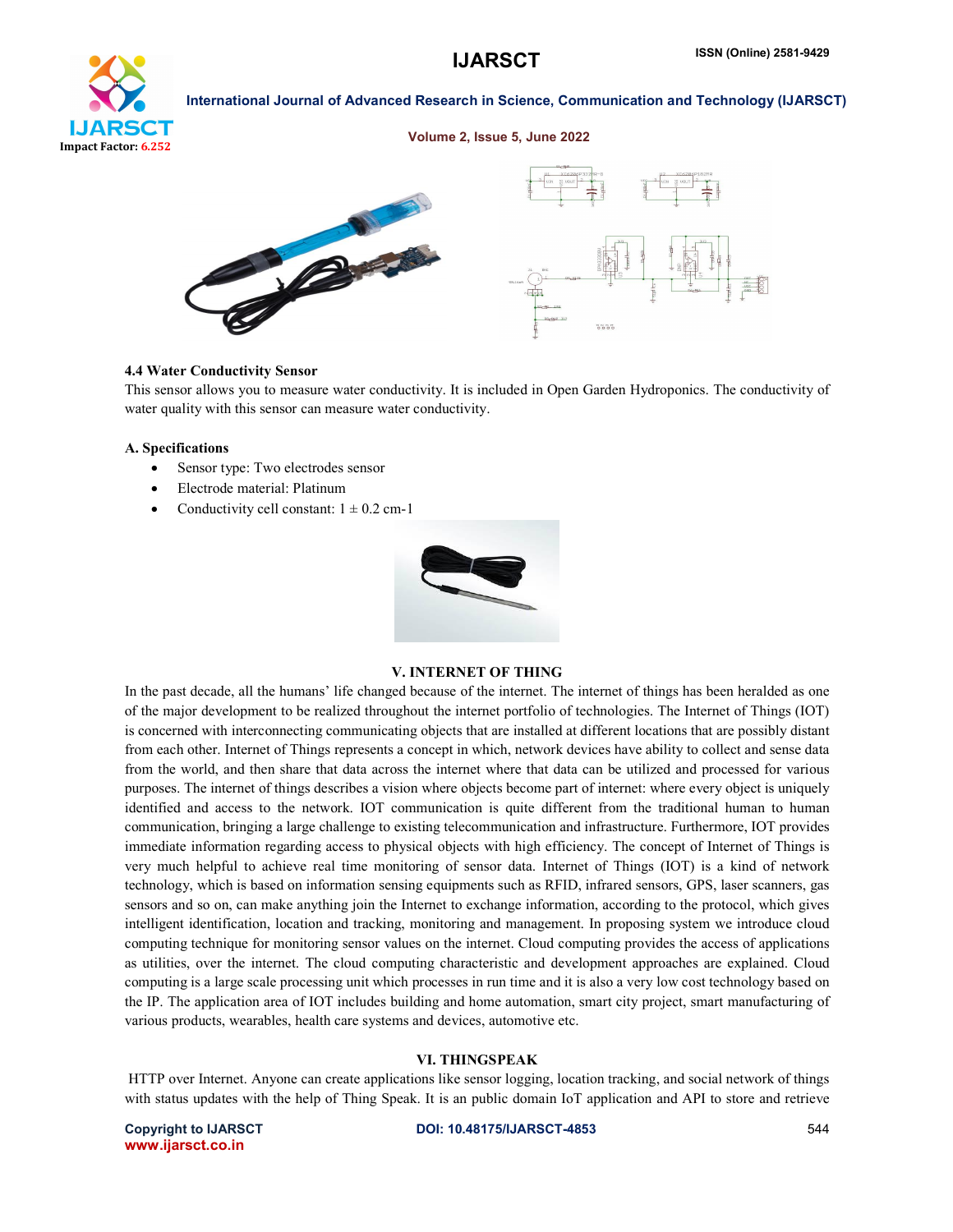

# Volume 2, Issue 5, June 2022

data from things with the help of HTTP and MQTT protocol over the Internet or via a Local Area Network. it enables the creation of sensor logging applications, location tracking applications, and a social network of things with status updates API of Thing Speak permits processing of numeric data like averaging, median, summing, rounding and time scaling. it supports 8 data fields, elevation, latitude, longitude, and status. they can send sensors data to cloud to store data in a channel using sensors and websites. Cloud provides easy access to the stored data. Thing Speak channel data can be analyzed, visualized, calculate new data, or interact with web sites and social media. With this one can calculate new data, and visualize data in the form of plots, charts, and gauges using analytical tools online. Thing Speak can access MATLAB to provide sensor data. It uses instruments for devices to communicate for actions. One can react both to raw data and new data in a channel and also can help devices to execute by queuing the commands. V

# VII. RESULTS AND DISCUSSION

The following are the results which obtained from this work,

- Waste Level detection inside the water resources.
- Transmit the information to web.
- The data can be accessed anytime and anywhere in the world.
- It is one of the real-time data transmission and access

This Online Monitoring of Water Quality using Raspberry Pi3 Model B is very useful for smart cities in different aspects. We have seen that, in cities there are different water source located in the different areas and water get pollute many times and the people do not get information about this. Our system is designed to solve this issue and will provide pollution details of the water source located in the different areas throughout the city. The concerned authority can access the information from anywhere and anytime to get the details. accordingly they can take the decision on this immediately.



Fig shows that location-1water source sensors information displayed on the Thing speak .This information can be accessed from anytime and anywhere and the concern person take the decision accordingly.

# VIII. FUTURE SCOPE

This proposed system gives information to whole users those who depend on that plant. we can use more sensors to detect more parameters for security purpose .By interfacing relay we can controls the supply of water for easy detection.

www.ijarsct.co.in

# Copyright to IJARSCT **DOI: 10.48175/IJARSCT-4853** 545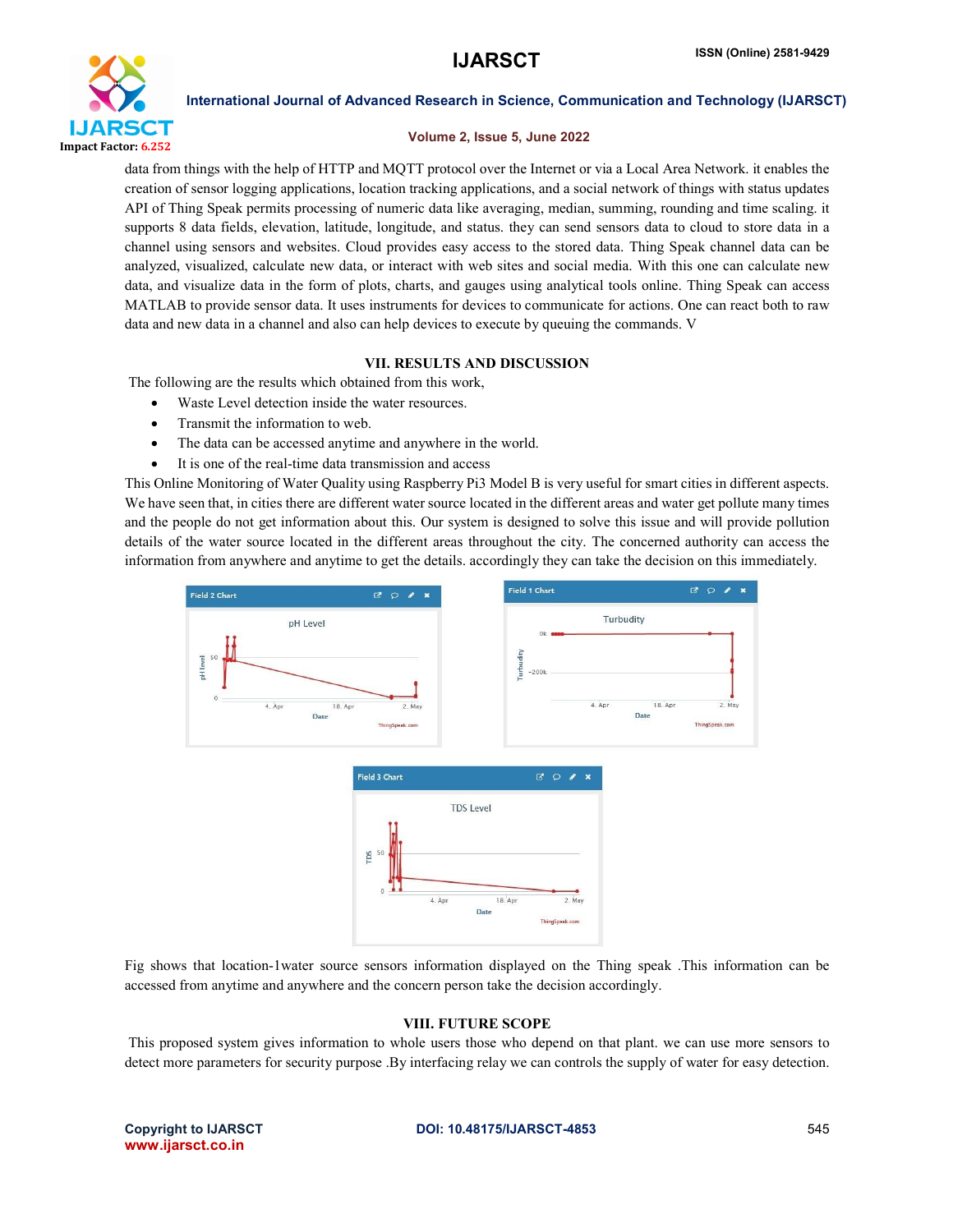

# Volume 2, Issue 5, June 2022

# IX. APPLICATIONS

- This system can be used for both commercial and domestic purposes.
- Water supply agencies.
- In health department for identifying the cause

# X. CONCLUSION

The conclusion of the parameters of water quality monitoring system is verified that the system achieved the reliability and feasibility of using it for the actual monitoring purposes. Monitoring of Turbidity,  $PH &$  Temperature of Water makes use of water detection sensor with unique advantage. The sensors are control the project the system can monitor water quality automatically, and it is low in cost and does not required people. Real time system for water quality measuring based on IOT is associate economical system that uses numerous water detection device and IOT network. The system is incredibly versatile and economical. It's real time system that measures numerous parameters present within the water with the assistance of device and send them to the watching centre mechanically. It doesn't need individuals on duty. Its versatile system as a result of simply by replacement the sensors and by creating some changes within the computer code the system will be created to measure completely different parameters of water. The system is reliable and easy and it will be extended to measure water pollution so on.

### **REFERENCES**

- [1]. IOSR Journal of Electronics and Communication Engineering (IOSR-JECE) e-ISSN: 2278-2834,p- ISSN: 2278-8735.Volume 9, Issue 3, Ver. V (May - Jun. 2014), PP 63-67 www.iosrjournal Real Time Water Quality Measurement System based on GSM Akanksha Purohit1, Ulhaskumar Gokhale2
- [2]. Smart Water Quality Monitoring SystemA.N.Prasad, K. A. Mamun, F. R. Islam, H. HaqvaSchool of Engineering and Physics University of the South Pacific Laucala, Fiji Island
- [3]. International Journal of Recent Technology and Engineering (IJRTE) ISSN: 2277-3878, Volume-7, Issue-5S3, February 2019Design and Development of Water Quality Monitoring System in IOT M. Joseph Vishal Kumar, Krishna Samalla
- [4]. International Research Journal of Engineering and Technology (IRJET) e-ISSN: 2395-0056 Volume: 07 Issue: 09 | Sep 2020 p-ISSN: 2395-0072 IoT based Real-Time Water Quality Monitoring System using smart Sensors AnanthaNaik G. D1, Dr. Geetha V2
- [5]. International Journal of Engineering Research & Technology (IJERT) ISSN: 2278- 0181\Published by, www.ijert.org NCCDS - 2021 Conference ProceedingsReal Time Water Quality Monitoring using IOT Dr. Rajeshwari Devi D V
- [6]. Advances in Wireless and Mobile Communications. ISSN 0973-6972 Volume 10, Number 5 (2017), pp. 1107- 1116 © Research India Publications http://www.ripublication.com Water Quality Monitoring System Based on IOTVaishnavi V. Daigavane and Dr. M.A Gaikwad
- [7]. IJEDR 2019 | Volume 7, Issue 4 | ISSN: 2321-9939IoT Based Real Time Water Quality System1Nihil R, 2Riya Rajan, 3Rangit Varghese
- [8]. M. B. Kalpana\* et al. (IJITR) International Journal Of Innovative Technology And Research Volume No.4, Issue No.6, October – November 2016, 4790-4795. Online Monitoring Of Water Quality Using Raspberry Pi3 Model B M. B. KALPANA
- [9]. International Journal For Research In Emerging Science And Technology, Volume-2, ISSUE-3, MARCH-20 E-ISSN: 2349-7610 Monitoring of Turbidity, PH & Temperature of Water Based on GSM Mr. Kiran Patil, Mr.Sachin Patil, Mr. Sanjay Patil and Mr. Vikas Patil
- [10]. Prof.SachinS.patil, Prof.S.J.Patil, Prof.M.M.Raste "Air Pollutant Monitoring Using Sensor Networks" International Journal Of Advanced Research in Electronics and Communication Engineering, Volume.3.Issue.8.,.Aug-2014,pp..829..-..833
- [11]. Mr.S.S.Patil,. A.N. Shinde ,.A. C. Joshi "Wireless temperature Monitoring System Using Wireless Sensor Networks" in international journal of advanced electronics and communication engineering, volume-1, issue-4, oct-2012, ISSN-2278-909X, pp-46-51, ww, ijarece.com